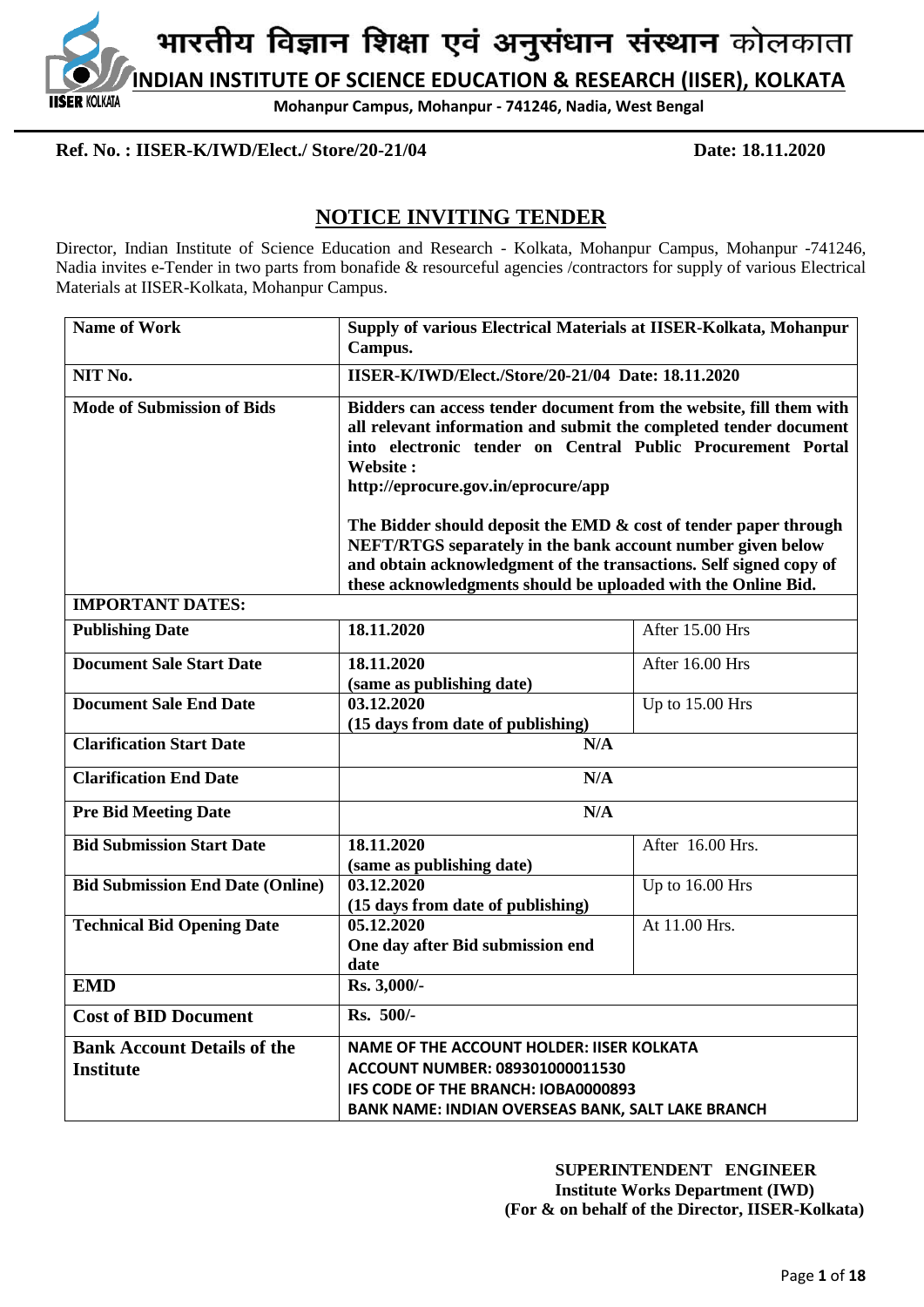

## **Notice Inviting Tender for Supply of various Electrical Materials at IISER-Kolkata, Mohanpur Campus.**

Director, Indian Institute of Science Education and Research - Kolkata, Mohanpur Campus, Mohanpur -741246, Nadia invites e-Tender in two parts from bonafide & resourceful agencies /contractors for supply of various Electrical Materials at IISER-Kolkata, Mohanpur Campus.

Details of terms and conditions are as below:

## **PREQUALIFICATION CRITERIA**

- **1.** The bidder firm should be a Proprietor/Partnership/Pvt. Ltd company incorporated in India & should have well experience in electrical installation works /supply of electrical materials in reputed Organizations, Central Govt. Autonomous Intuitions, Central public sector undertaking, IITs, IIMs, NITs etc.
- **2.** The contractor should have successfully completed similar electrical works / Supply of electrical materials in the preceding 03 calendar years (i.e. 2019-20, 2018-19, and 2017-18) prior to tender opening up to last day of the month previous to the one in which the tenders are invited.
	- **a.** Three similar completed work each costing not less than Rs.0.65 lakh

Or

**b.** Two similar completed work each costing not less than Rs. 0.80 lakh

Or

**c.** One similar completed work costing not less than Rs. 1.30 lakh

Client Work/Purchase Order/completion certificate must be submitted for certification of the capacity.

- **3.** Bidder must have a turnover of minimum of Rs. 50,000/-(Fifty Thousand) continuously in the last 03 preceding audited financial years (i.e. 2019-20, 2018-19, and 2017-18).Bidder must submit the documentary proof in the form of Audited Profit & Loss Account and Balance Sheets duly certified by chartered accountant.
- **4.** The contractor / Supplier must have valid Trade License issued by state administration of the state in which the contractor is working.
- **5.** The contactor / Supplier should have valid registration with all Statutory Authorities such as Registrar of firms, GST issued by competent authority.
- **6.** The contractor should submit documentary evidence in support of fulfilling eligibility criteria mentioned above.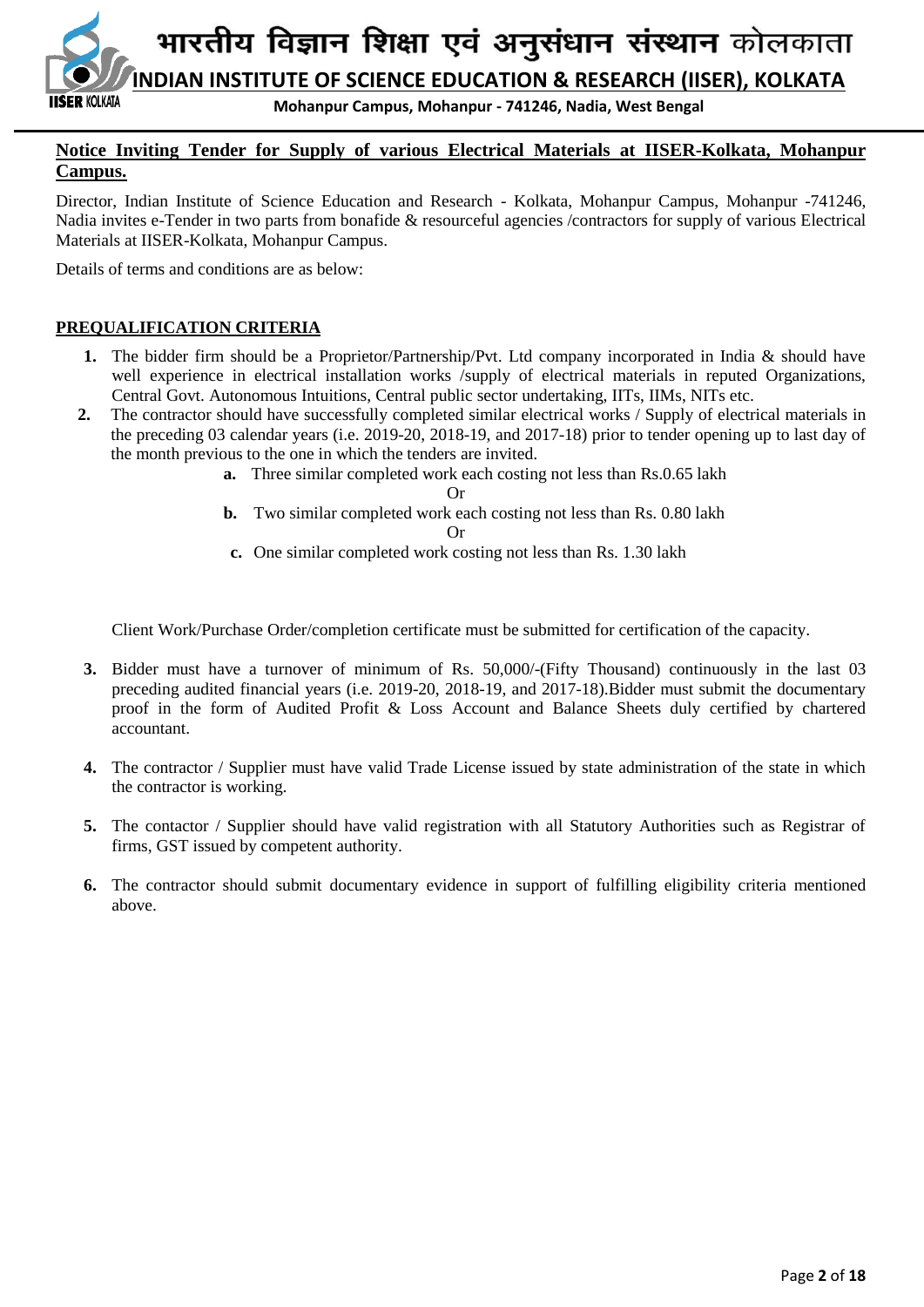**INDIAN INSTITUTE OF SCIENCE EDUCATION & RESEARCH (IISER), KOLKATA SER KOI KATA** 

**Mohanpur Campus, Mohanpur - 741246, Nadia, West Bengal**

## **Procedure for submission of Online Bids:**

**Bidders can access tender documents from the website, fill them with all relevant information and submit the completed tender document into electronic tender online only at Central Public Procurement Portal Website<http://eprocure.gov.in/eprocure/app> Manual bids will not be accepted under any circumstances.**

1) Bidder should log into the site well in advance for bid submission so that he/she upload the bid in time i.e. on or before the bid submission time. Bidder will be responsible for any delay due to other issues.

2) The bidder has to digitally sign and upload the required bid documents one by one as indicated in the tender document.

3) The Bidder should deposit the EMD & cost of tender paper through NEFT/RTGS separately in the Bank Account number given below and obtain acknowledgment of the transactions. A self signed copy of these acknowledgments should be uploaded with the online Bid.

 **NAME OF THE ACCOUNT HOLDER: IISER KOLKATA**

 **ACCOUNT NUMBER: 089301000011530**

 **IFS CODE OF THE BRANCH: IOBA0000893**

 **BANK NAME: INDIAN OVERSEAS BANK, SALT LAKE BRANCH**

**4) The bidders are advised to take into account the amendments/Corrigendum published time to time before submission of their bids against this tender. If any bidder has already submitted his/her bid, then he/she may resubmit his/her bid taking into account amendments/Corrigendum.**

5) All documents as per tender requirement shall be uploaded online through Central Public Procurement Portal Website: http://eprocure.gov.in/eprocure/app and further no documents will be accepted offline.

6) Bidders not submitting any of the required documents online will be summarily rejected.

**The online bids (complete in all respect) must be uploaded online in Two Parts (Technical and Financial bids) as explained below:**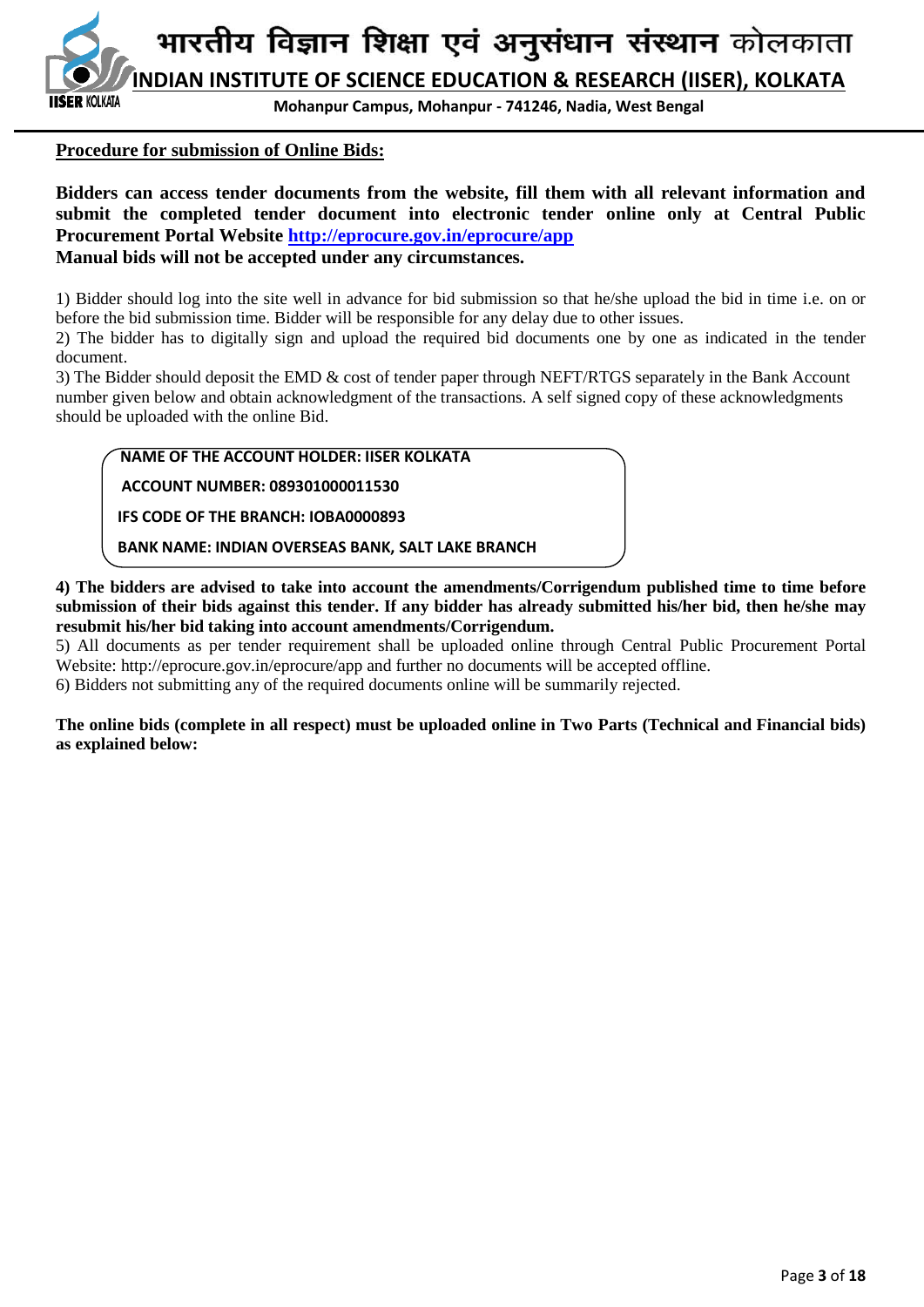

**INDIAN INSTITUTE OF SCIENCE EDUCATION & RESEARCH (IISER), KOLKATA**

**Mohanpur Campus, Mohanpur - 741246, Nadia, West Bengal**

|        | <b>PART 1: Technical BID</b>                                                                                                                                                                                                                                                                                                                                                                                                                                                                                      | <b>PART II : Commercial BID</b>                                                                                                                                    |  |  |  |
|--------|-------------------------------------------------------------------------------------------------------------------------------------------------------------------------------------------------------------------------------------------------------------------------------------------------------------------------------------------------------------------------------------------------------------------------------------------------------------------------------------------------------------------|--------------------------------------------------------------------------------------------------------------------------------------------------------------------|--|--|--|
|        | The Technical Bid shall contain the following documents:                                                                                                                                                                                                                                                                                                                                                                                                                                                          | The Commercial Bid shall contain the following<br>documents:                                                                                                       |  |  |  |
| ⋗<br>≻ | Online Bids must be accompanied by Scanned copy<br>(PDF Format) of self signed NEFT/RTGS deposit<br>acknowledgment of EMD (Rs. 3000/-) & Tender<br>Paper cost (Rs. 500/-) as specified above.<br>Supporting documents as stated in the pre-<br>qualification Criteria (Sl. No. 1 to 6) in *.pdf format.                                                                                                                                                                                                           | Price Bid/ Schedule of Quantities as per<br>➤<br>enclosed<br>with<br>the<br>tender<br>format<br>document.(Annexure-V) and<br><b>BOQ Format (Annexure- VI)</b><br>➤ |  |  |  |
| ≻<br>⋗ | Each page of the Tender documents, Terms &<br>conditions and Annexure- I, II, III & IV as per<br>enclosed proforma along with the Tender duly filled<br>& signed (except the Price BID Format) by the<br>person/persons on behalf of the organization having<br>necessary authorization/Power of Attorney to do so<br>to be uploaded in *.pdf format.<br>Please note that the scanned documents uploaded<br>with technical bid shall not contain any indication of<br>price/rate/charges in Part-I of the tender. |                                                                                                                                                                    |  |  |  |

## **TERMS & CONDITIONS:**

#### **GENERAL SPECIFICATION**

All electrical Supplies should strictly follow the prescribed Specification, quantity, quality and Indian Standards supported by relevant test and warranty certificates. Failing which the materials will not be accepted. The decision of Engineer in Charge in this regard is final and bound to the supplier.

#### **TECHNICAL SPECIFICATION FOR ELECTRICAL WORK**

#### **SCOPE**

This specification covers supply of materials in good condition having specified quality and quantity to the electrical store at IISER Kolkata Mohanpur Campus strictly as per the BOQ. However competent authority of IISER-Kolkata reserves all the right for addition/deletion/alteration/deviation of any of the item(s) in the schedule of quantity without any prior notice to the tenderer.

#### **MATERIALS**

Materials shall be of the approved make & quality. A list of materials of approved brand and manufacturer is indicated in the annexure. If the list of materials mentioned above stipulates two or more or alternative brands/makes of any product, the decision as to which brand/make shall be used in the work shall be taken by the Institute and the contractor shall provide the brand/make so selected without any extra cost.

In case, materials are required to be obtained from any manufacturer other than those listed on account of non availability then prior approval from Institute will be necessary, supported by relevant test certificates qualifying the required standard. Further tests as directed by the Engineer-In-Charge shall also be carried out by the contractor at their own cost, if required.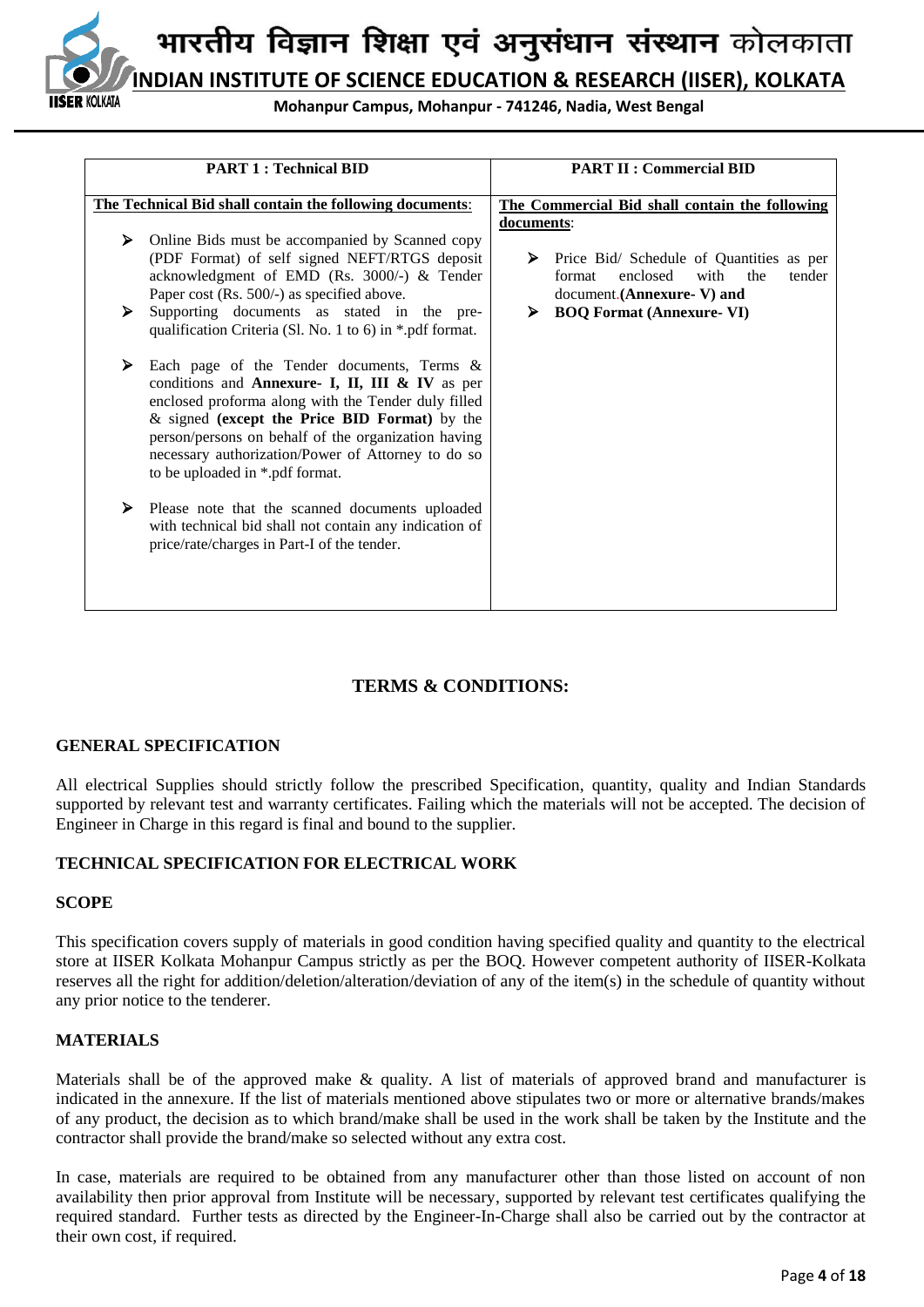

Contractor shall obtain approval from the Institute of sample of all materials before placing order and the approved sample shall be carefully preserved on the display board in an appropriate manner at the site office for verification by the Engineer-In-Charge.

For standard bought out items, the sizes manufactured by the firms listed shall prevail when there is discrepancy in the sizes mentioned in the schedule without any financial adjustment.

## **SPECIFICATIONS**

Unless specifically mentioned otherwise, all applicable codes and standards published by the Bureau of Indian Standard and all other such publication as may be published by them after supply starts, shall govern in respect of design, workmanship, quality and properties of material and method of testing.

## **Quality:**

All materials should have the good quality as per the specification. Damage / Broken / Old stock materials will not be accepted. The decision of Engineer in Charge is final in this regard and bound to the supplier.

#### **Quantity:**

It is mandatory to supply all the items as per specified quantity only. Incomplete and shortfall of quantity of items will not be considered. The decision of the competent authority is final in this regard. Before submitting the tender the bidder should confident enough about the availability and supply of all the items within stipulated time.

The quality and quantity of the materials will be checked at the time of supply. Necessary test and warranty certificates are to be submitted at the time of supply.

#### **General Terms and Conditions:**

The bidders are requested to read the instructions carefully before submitting the tender. The tender will be not be accepted without notice for the bidders who does not fulfill the eligibility criteria and do not have sufficient documents that are asked for.

It is mandatory to quote and supply all the items with stipulated quality and quantity. The tender is valid for six months from the date of publication in the CPP Portal. Conditional Tender will summarily rejected without notice.

IISER Kolkata reserves the right to accept / reject any or all the tenders without assigning any reason thereof.

Abnormal rates (less / high) will not be considered. IISER Kolkata reserves the right to award the contract to the supplier having a justified rates only. In this regard it is not mandatory to award the contract to the lowest bidder only. The decision of the tender committee is final in this regard and bound to the contractor.

Incomplete tender will not be considered.

IISER Kolkata reserves the right to verify , scrutiny & cross checking of all the documents & credentials for authentication , that are submitted by the bidders in support of eligibility and qualification for consideration in bidding process.

The cost of Bid document is not refundable. However the EMD will be refunded to the unsuccessful bidder after awarding of contract. The EMD will be adjusted in the final bill for the successful bidder. No interest will be paid on EMD.

The priced bid will be opened only for those bidders who will be qualified in the Technical Bid.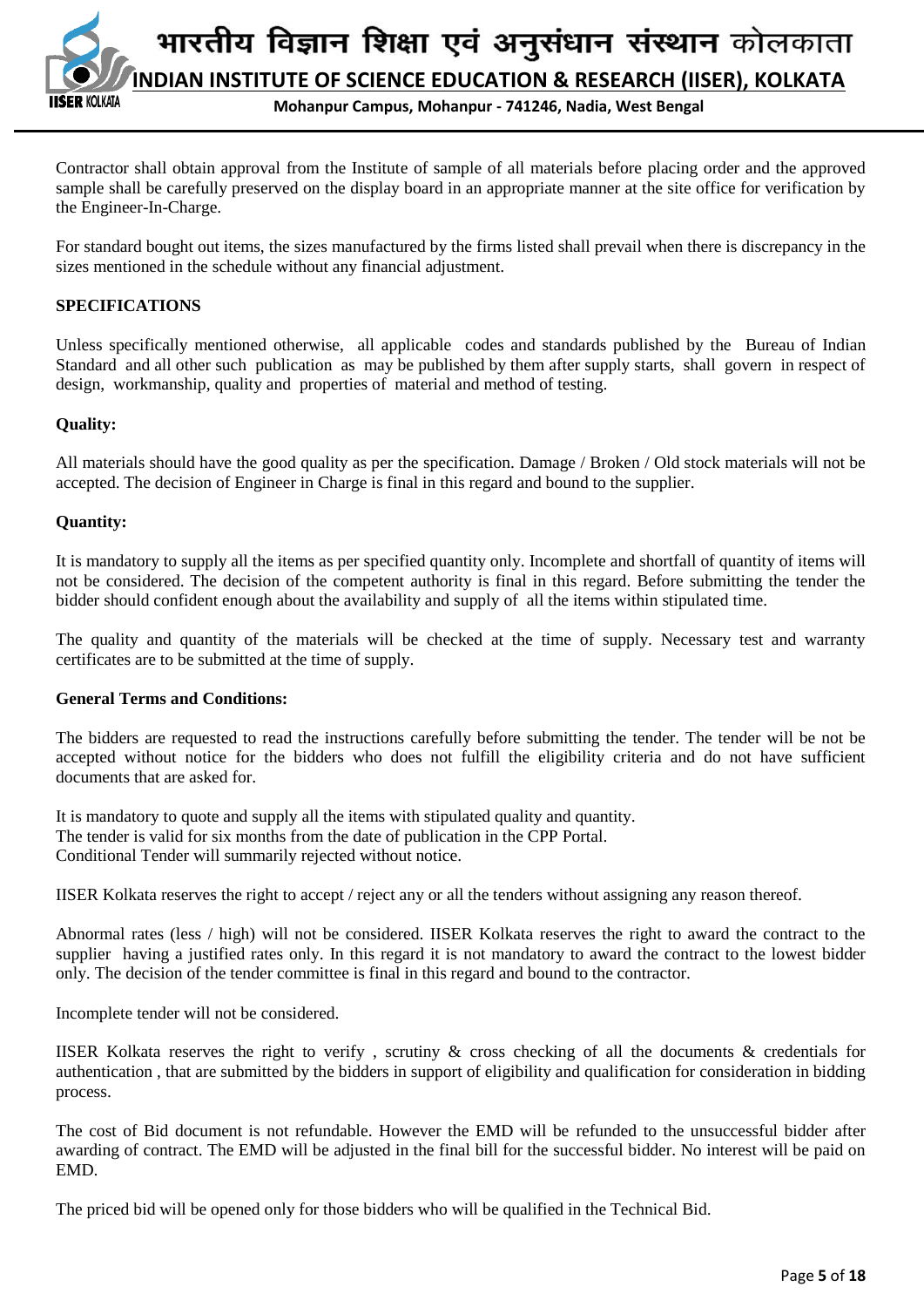

The rate should contain all applicable taxes and transportation charges of the materials up to IISER Kolkata Mohanpur Campus.

## **TESTING:**

The materials will be tested at the time of delivery at IISER Kolkata store before accepting. Necessary factory test certificates and batch & serial no of the items is to be verified.

#### **PREAMBLE TO THE SCHEDULE OF WORK**

The successful tenderer shall carefully go through the Clauses of Invitation to Tender, Specification, BOQ and shall include in his rates any sum he may consider necessary to cover the fulfillment of the various clauses contained therein. Unit prices stated in the schedule of item against the item of work shall be inclusive of all applicable taxes and transportation charges consumables necessary to complete the said work within the contemplation of the contract. Beyond the unit prices no extra amount will be paid for incidental contingent work and materials.

The quantities mentioned in the schedule of work are probable quantities and it must be clearly understood that the contract is not a lump sum contract, that the probable quantities, the value of the entire tender are only indicative and Institute does not in any way assure the tenderer or guarantee that the actual quantity of work would correspond to the probable quantities in the tender. IISER-K reserves the right to increase/exclude any of the Schedule items on reasons of the rates not being reasonable or subsequent change in requirement during supply.

#### **Rates:**

The rates quoted by the Contractor shall include for supplying materials applicable taxes, transportation charges necessary for completing the work in the best and most workmanship like manner to the satisfaction of the Institute and for maintaining the same. The rates shall be complete in all respects also including cost of materials, labour, supervision, tools and plant, transport, sales and other taxes royalties, duties and materials, contingencies, breakage, wastage, sundries, scaffoldings, etc., on the basis of works contract. The rates quoted shall include all taxes, duties, transport, **GST** or any other levies applicable under the statute including comprehensive warranty obligation as mentioned in the BOQ. The rates quoted by the Contractor shall be net so as to include all requirements described in the contract agreement and no claim whatsoever due to fluctuations in the price of material and labour will be entertained.

No change in unit rate will be admissible on any variation of quantity.

#### **Performance Security**

**A sum @ 10% of the gross amount of the bill shall be deducted from the bill of the contractor; it will be adjusted with the sum already deposited as earnest money. Security money shall be refunded after 3 Months of defect liability period and satisfactory completion of work.**

Failure of the successful bidder to comply with the requirement shall constitute sufficient grounds for the annulment of the award and forfeiture of the bid security, in which event the Institute may make the award to the next lowest evaluated bidder or call for new bids.

#### **Completion Period**

The supply should be completed within 30 days from the date of issuance of Work Order letter. No extension shall be granted to the contractor unless the reasons are beyond his control and the engineer in-charge is satisfied

**Annexure-I**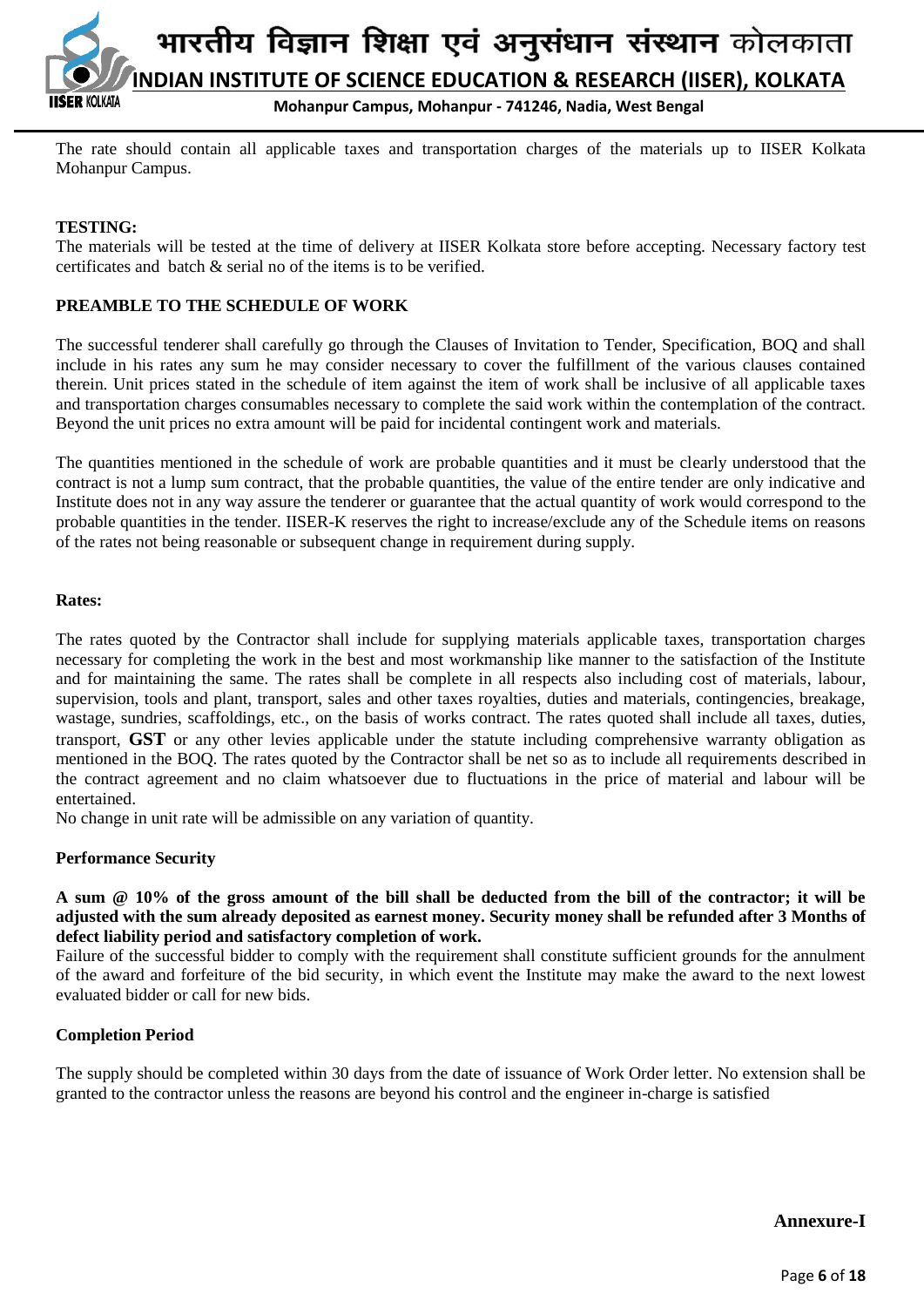**INDIAN INSTITUTE OF SCIENCE EDUCATION & RESEARCH (IISER), KOLKATA**

**Mohanpur Campus, Mohanpur - 741246, Nadia, West Bengal**

## **To be signed by the bidder and same signatory competent / authorized to sign the relevant contract on behalf of IISER-KOLKATA.**

## **INTEGRITY AGREEMENT**

| This | Integrity Agreement is made at |  |  | on | this | <br>dav | 0t |
|------|--------------------------------|--|--|----|------|---------|----|
|      |                                |  |  |    |      |         |    |

#### **BETWEEN**

Director, IISER-KOLKATA represented through Superintendent Engineer, IWD, IISER-KOLKATA, Mohanpur Campus, Mohanpur – 741246, Dist. Nadia, West Bengal, (Hereinafter referred as the **'Principal/Owner**', which expression shall unless repugnant to the meaning or context hereof include its successors and permitted assigns)

## **AND**

| (Name and Address of the Individual/firm/Company)<br>through | $\cdots$ |
|--------------------------------------------------------------|----------|
| (Details of duly authorized signatory)                       |          |

(Hereinafter referred to as the "**Bidder/Contractor**" and which expression shall unless repugnant to themeaning or context hereof include its successors and permitted assigns) **Preamble**

WHEREAS the Principal / Owner has floated the Tender [NIT No: IISER-K/IWD/Elect./Store/20-21/04] (hereinafter referred to as "**Tender/Bid**") and intends toward, under laid down organizational procedure, contract for **'Supply of various Electrical Materials at IISER-Kolkata, Mohanpur Campus.'** hereinafter referred to as the "**Contract**".

AND WHEREAS the Principal/Owner values full compliance with all relevant laws of the land, rules, regulations, economic use of resources and offairness/transparency in its relation with its Bidder(s) and Contractor(s).

AND WHEREAS to meet the purpose aforesaid both the parties have agreed to enter into this Integrity Agreement (hereinafter referred to as "**Integrity Pact**" or **"Pact**"), the terms and conditions of which shall also be read as integral part and parcel of the Tender/Bid documents and Contract between the parties.

NOW, THEREFORE, in consideration of mutual covenants contained in this Pact, the parties hereby agree as follows and this Pact witnesses as under:

#### **Article 1: Commitment of the Principal/Owner**

KOI KATA

- 1. The Principal/Owner commits itself to take all measures necessary to prevent corruption and to observe the following principles :
	- a. No employee of the Principal/Owner, personally or through any of his/her family members, will in connection with the Tender, or the execution of the Contract, demand, take a promise for or accept, for self or third person, any material or immaterial benefit which the person is not legally entitled to.
	- b. The Principal/Owner will, during the Tender process, treat all Bidder(s) with equity and reason. The Principal/Owner will, in particular, before and during the Tender process, provide to all Bidder(s) the same information and will not provide to any Bidder(s) confidential / additional information through which the Bidder(s) could obtain an advantage in relation to the Tender process or the Contract execution.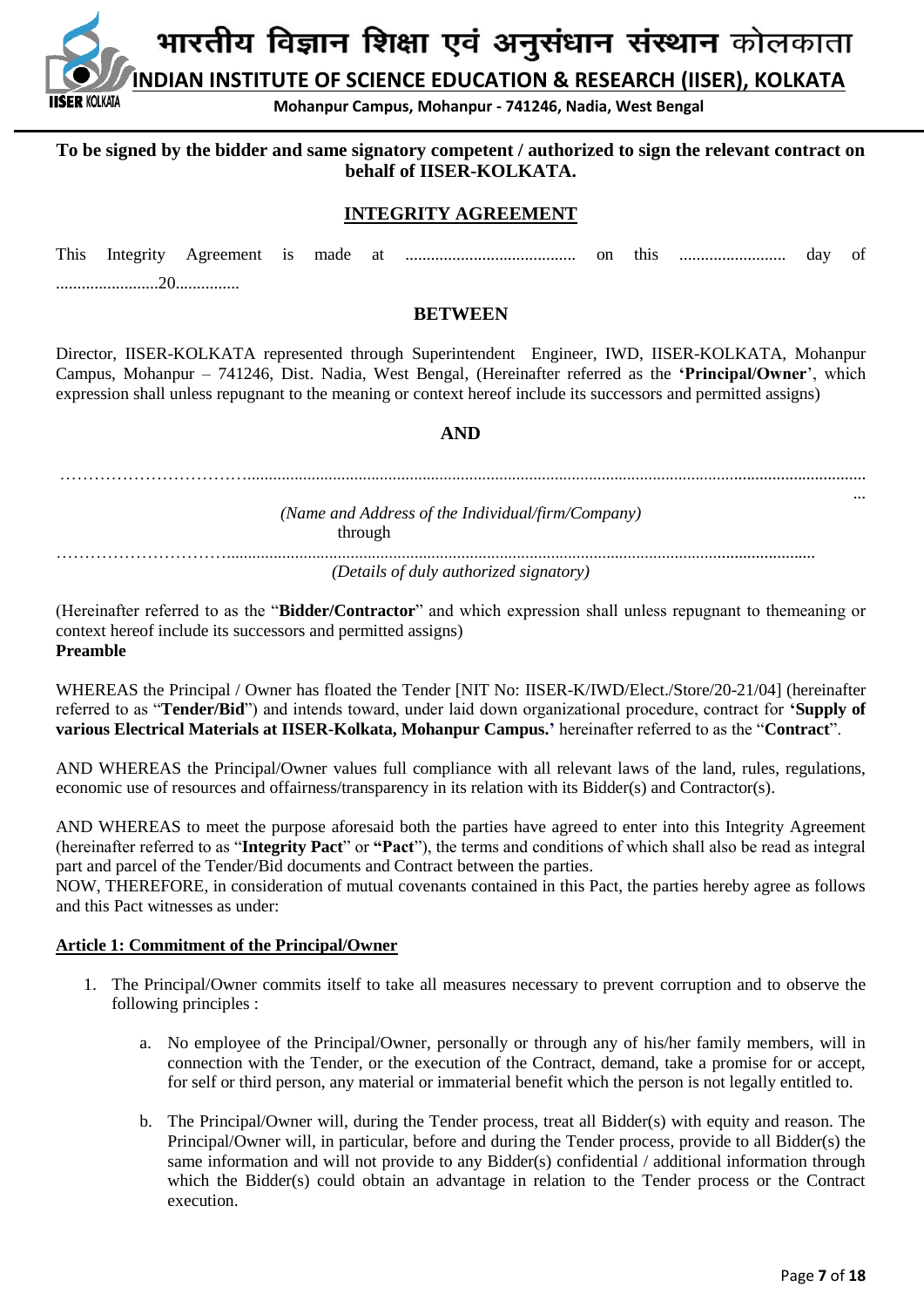

- c. The Principal/Owner shall endeavour to exclude from the Tender process any person, whose conduct in the past has been of biased nature.
- 2. If the Principal/Owner obtains information on the conduct of any of its employees which is a criminal offence under the Indian Penal code (IPC)/Prevention of Corruption Act, 1988 (PC Act) or is in violation of the principles herein mentioned or if there be a substantive suspicion in this regard, the Principal/Owner will inform the Chief Vigilance Officer and in addition can also initiate disciplinary actions as per its internal laid down policies and procedures.

### **Article 2: Commitment of the Bidder(s)/Contractor(s)**

- 1. It is required that each Bidder/Contractor (including their respective officers, employees and agents) adhere to the highest ethical standards, and report to the Government / Department all suspected acts of **fraud or corruption or Coercion or Collusion** of which it has knowledge or becomes aware, during the tendering process and throughout the negotiation or award of a contract.
- 2. The Bidder(s)/Contractor(s) commits himself to take all measures necessary to prevent corruption. He commits himself to observe the following principles during his participation in the Tender process and during the Contract execution :
	- a) The Bidder(s)/Contractor(s) will not, directly or through any other person or firm, offer, promise or give to any of the Principal/Owner's employees involved in the Tender process or execution of the Contract or to any third person any material or other benefit which he/she is not legally entitled to, in order to obtain in exchange any advantage of any kind whatsoever during the Tender process or during the execution of the Contract.
	- b) The Bidder(s)/Contractor(s) will not enter with other Bidder(s) into any undisclosed agreement or understanding, whether formal or informal. This applies in particular to prices, specifications, certifications, subsidiary contracts, submission or non-submission of bids or any other actions to restrict competitiveness or to cartelize in the bidding process.
	- c) The Bidder(s)/Contractor(s) will not commit any offence under the relevant IPC/PC Act. Further the Bidder(s)/Contract(s) will not use improperly, (for the purpose of competition or personal gain), or pass on to others, any information or documents provided by the Principal/Owner as part of the business relationship, regarding plans, technical proposals and business details, including information contained or transmitted electronically.
	- d) The Bidder(s)/Contractor(s) of foreign origin shall disclose the names and addresses of agents/representatives in India, if any. Similarly Bidder(s)/Contractor(s) of Indian Nationality shall disclose names and addresses of foreign agents/representatives, if any. Either the Indian agent on behalf of the foreign principal or the foreign principal directly could bid in a tender but not both. Further, in cases where an agent participate in a tender on behalf of one manufacturer, he shall not be allowed to quote on behalf of another manufacturer along with the first manufacturer in a subsequent/parallel tender for the same item.
	- e) The Bidder(s)/Contractor(s) will, when presenting his bid, disclose any and all payments he has made, is committed to or intends to make to agents, brokers or any other intermediaries in connection with the award of the Contract.
	- 3. The Bidder(s)/Contractor(s) will not instigate third persons to commit offences outlined above or be an accessory to such offences.
	- 4. The Bidder(s)/Contractor(s) will not, directly or through any other person or firm indulge in fraudulent practice **means a willful misrepresentation or omission of facts or submission of fake/forged documents in order to induce public official to act in reliance thereof, with the purpose of obtaining unjust advantage by or causing damage to justified interest of others and/or to influence the procurement process to the detriment of the Government interests.**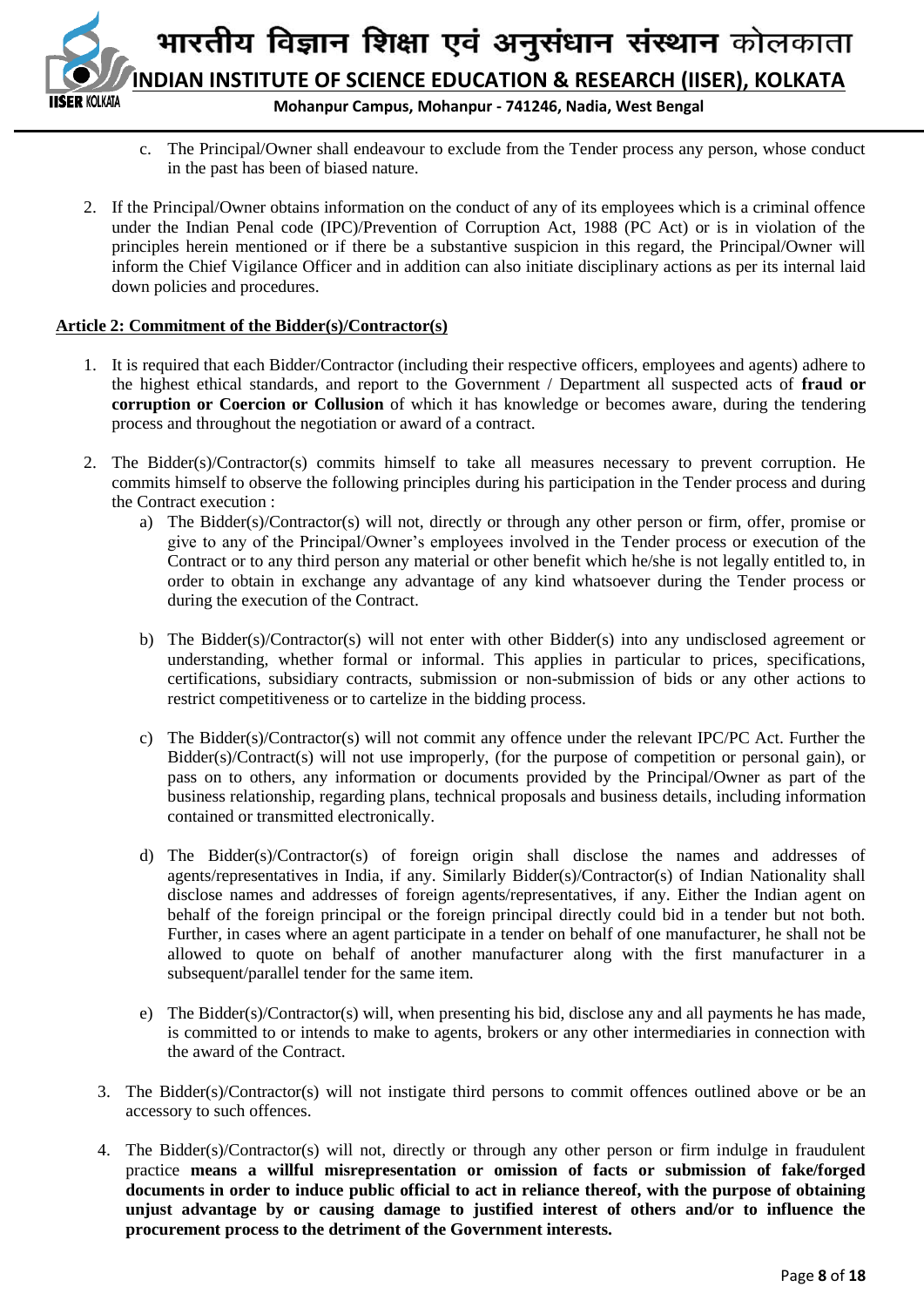

5. The Bidder(s)/Contractor(s) will not, directly or through any other person or firm use Coercive Practices (means the act of obtaining something, compelling an action or influencing a decision through intimidation, threat or the use of force directly or indirectly, where potential or actual injury may befall upon a person, his/ her reputation or property to influence their participation in the tendering process).

## **Article 3: Consequences of Breach**

Without prejudice to any rights that may be available to the Principal/Owner under law or the Contract or its established policies and laid down procedures, the Principal/Owner shall have the following rights in case of breach of this Integrity Pact by the Bidder(s)/Contractor(s) and the Bidder/ Contractor accepts and undertakes to respect and uphold the Principal/Owner's absolute right:

- 1. If the Bidder(s)/Contractor(s), either before award or during execution of Contract has committed a transgression through a violation of Article 2 above or in any other form, such as to put his reliability or credibility in question, the Principal/Owner after giving 14 days notice to the contractor shall have powers to disqualify the Bidder(s)/Contractor(s) from the Tender process or terminate/determine the Contract, if already executed or exclude the Bidder/Contractor from future contract award processes. The imposition and duration of the exclusion will be determined by the severity of transgression and determined by the Principal/Owner. **Such exclusion may be forever or for a limited period as decided by the Principal/Owner.**
- 2. **Forfeiture of EMD/Performance Guarantee/Security Deposit**: If the Principal/Owner has disqualified the Bidder(s) from the Tender process prior to the award of the Contract or terminated/determined the Contract or has accrued the right to terminate/determine the Contract according to Article 3(1), the Principal/Owner apart from exercising any legal rights that may have accrued to the Principal/Owner, may in its considered opinion forfeit the entire amount of Earnest Money Deposit, Performance Guarantee and Security Deposit of the Bidder/Contractor.
- 3. **Criminal Liability:** If the Principal/Owner obtains knowledge of conduct of a Bidder or Contractor, or of an employee or a representative or an associate of a Bidder or Contractor which constitutes corruption within the meaning of IPC Act, or if the Principal/Owner has substantive suspicion in this regard, the Principal/Owner will inform the same to law enforcing agencies for further investigation.

### **Article 4: Previous Transgression**

- 1. The Bidder declares that no previous transgressions occurred in the last 5 years with any other Company in any country confirming to the anticorruption approach or with Central Government or State Government or any other Central/State Public Sector Enterprises in India that could justify his exclusion from the Tender process.
- 2. If the Bidder makes incorrect statement on this subject, he can be disqualified from the Tender process or action can be taken for banning of business dealings/ holiday listing of the Bidder/Contractor as deemed fit by the Principal/ Owner.
- 3. If the Bidder/Contractor can prove that he has resorted / recouped the damage caused by him and has installed a suitable corruption prevention system, the Principal/Owner may, at its own discretion, revoke the exclusion prematurely.

#### **Article 5: Equal Treatment of all Bidders/Contractors/Subcontractors**

- 1. The Bidder(s)/Contractor(s) undertake(s) to demand from all subcontractors a commitment in conformity with this Integrity Pact. The Bidder/Contractor shall be responsible for any violation(s) of the principles laid down in this agreement/Pact by any of its Subcontractors/sub-vendors.
- 2. The Principal/Owner will enter into Pacts on identical terms as this one with all Bidders and Contractors.
- 3. The Principal/Owner will disqualify Bidders, who do not submit, the duly signed Pact between the Principal/Owner and the bidder, along with the Tender or violate its provisions at any stage of the Tender process, from the Tender process.

#### **Article 6- Duration of the Pact**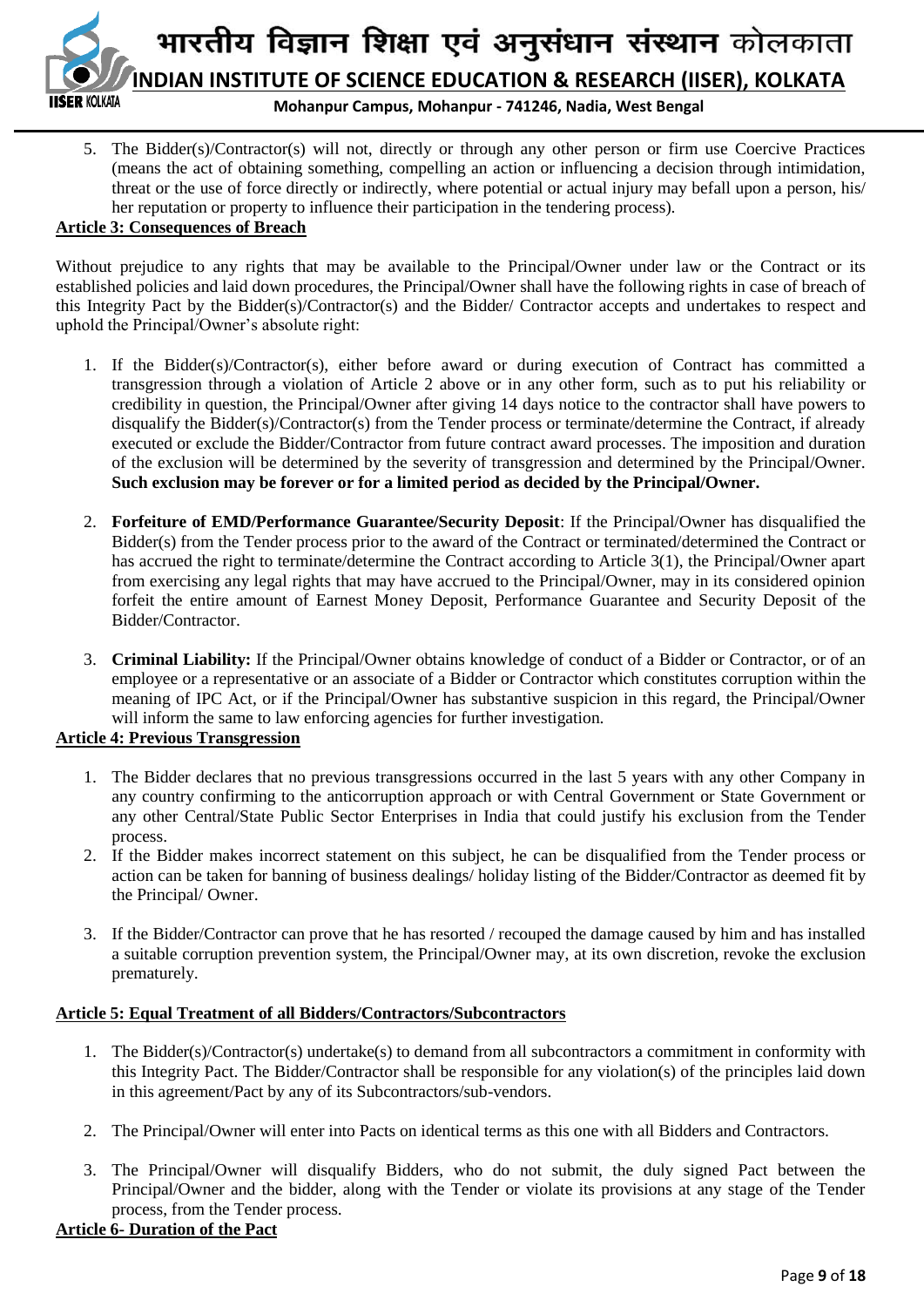

This Pact begins when both the parties have legally signed it. It expires for the Contractor/Vendor 12 months after the completion of work under the contract or till the continuation of defect liability period, whichever is more and for all other bidders, till the Contract has been awarded.

If any claim is made/lodged during the time, the same shall be binding and continue to be valid despite the lapse of this Pacts as specified above, unless it is discharged/determined by the Competent Authority, IISER-KOLKATA.

## **Article 7- Other Provisions**

- 1. This Pact is subject to Indian Law, place of performance and jurisdiction is the **Head quarters of the Division** of the Principal/Owner, who has floated the Tender.
- 2. Changes and supplements need to be made in writing. Side agreements have not been made.
- 3. If the Contractor is a partnership or a consortium, this Pact must be signed by all the partners or by one or more partner holding power of attorney signed by all partners and consortium members. In case of a Company, the Pact must be signed by a representative duly authorized by board resolution.
- 4. Should one or several provisions of this Pact turn out to be invalid; the remainder of this Pact remains valid. In this case, the parties will strive to come to an agreement to their original intensions.
- 5. It is agreed term and condition that any dispute or difference arising between the parties with regard to the terms of this Integrity Agreement / Pact, any action taken by the Owner/Principal in accordance with this **Integrity Agreement/ Pact or interpretation thereof shall not be subject to arbitration.**

## **Article 8- LEGAL AND PRIOR RIGHTS**

All rights and remedies of the parties hereto shall be in addition to all the other legal rights and remedies belonging to such parties under the Contract and/or law and the same shall be deemed to be cumulative and not alternative to such legal rights and remedies aforesaid. For the sake of brevity, both the Parties agree that this Integrity Pact will have precedence over the Tender/Contact documents with regard any of the provisions covered under this Integrity Pact.

IN WITNESS WHEREOF the parties have signed and executed this Integrity Pact at the place and date first above mentioned in the presence of following witnesses:

............................................................... *(For and on behalf of Principal/Owner)*

................................................................. *(For and on behalf of Bidder/Contractor)*

WITNESSES :

1. ................................................................................... *(signature, name and address)*

2. ................................................................................. *(signature, name and address)*

Place:

Dated :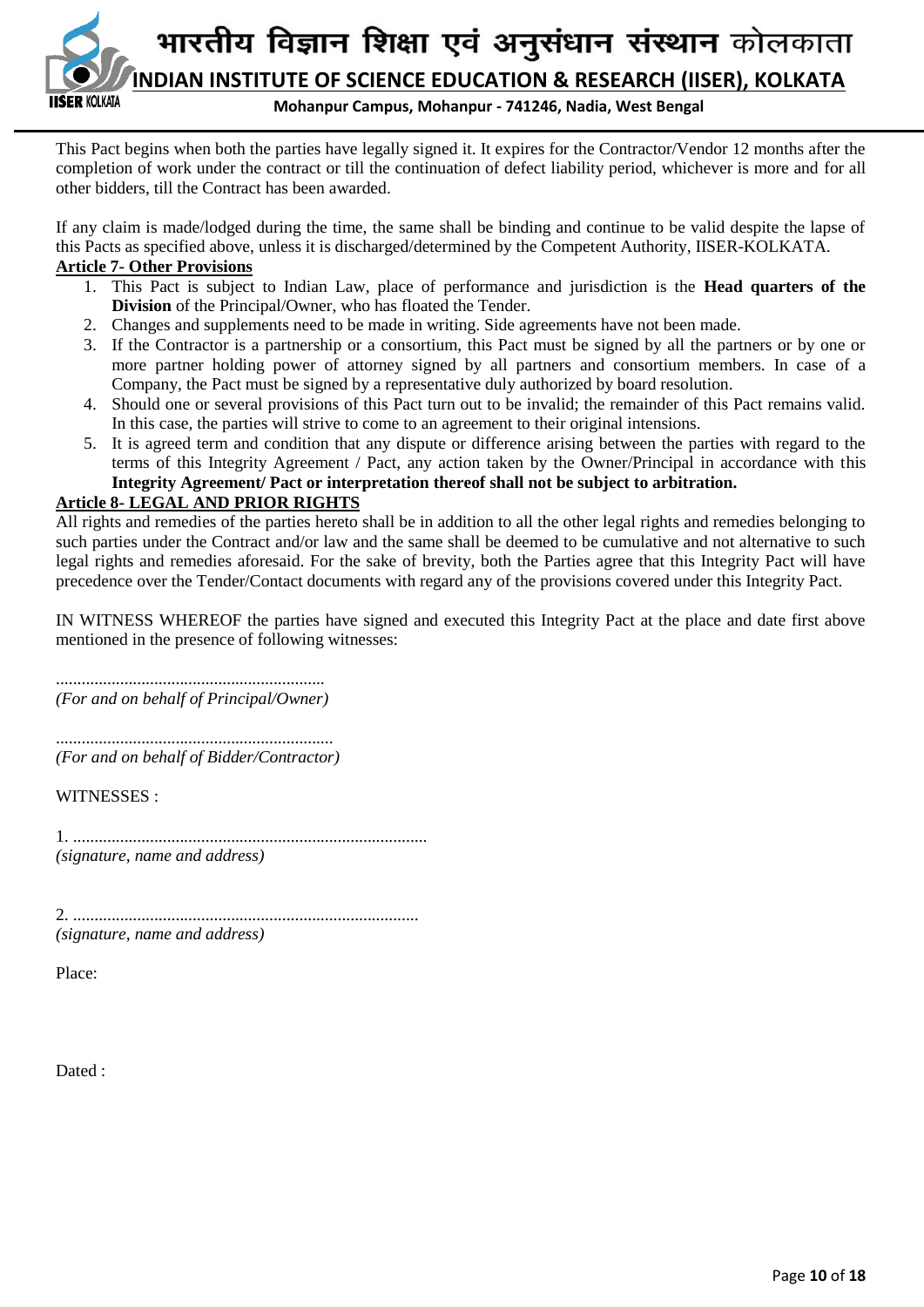

**Annexure-II**

## **(Draft of letter to be submitted by the tenderer in Part-I of Tenders)**

#### **(Technical bid)**

To, The Superintendent Engineer, IWD, IISER-KOLKATA, Mohanpur Campus, Nadia.

Sub: Submission of Tender for the work of **'Supply of various Electrical Materials at IISER-Kolkata, Mohanpur Campus.'**

Dear Sir,

I/We acknowledge that IISER-KOLKATA is committed to follow the principles thereof as enumerated in the Integrity Agreement enclosed with the tender/bid document.

I/We agree that the Notice Inviting Tender (NIT) is an invitation to offer made on the condition that I/We will sign the enclosed integrity Agreement, which is an integral part of tender documents, failing which I/We will stand disqualified from the tendering process. I/We acknowledge that THE MAKING OF THE BID SHALL BEREGARDED AS AN UNCONDITIONAL AND ABSOLUTE ACCEPTANCE of this condition of the NIT.

I/We confirm acceptance and compliance with the Integrity Agreement in letter and spirit and further agree that execution of the said Integrity Agreement shall be separate and distinct from the main contract, which will come into existence when tender/bid is finally accepted by IISER-KOLKATA. I/We acknowledge and accept the duration of the Integrity Agreement, which shall be in the line with Article 1 of the enclosed Integrity Agreement.

I/We acknowledge that in the event of my/our failure to sign and accept the Integrity Agreement, while submitting the tender/bid, IISER-KOLKATA shall have un qualified, absolute and unfettered right to disqualify the tenderer/bidder and reject the tender/bids accordance with terms and conditions of the tender/bid.

Yours faithfully

(Duly authorized signatory of the Bidder)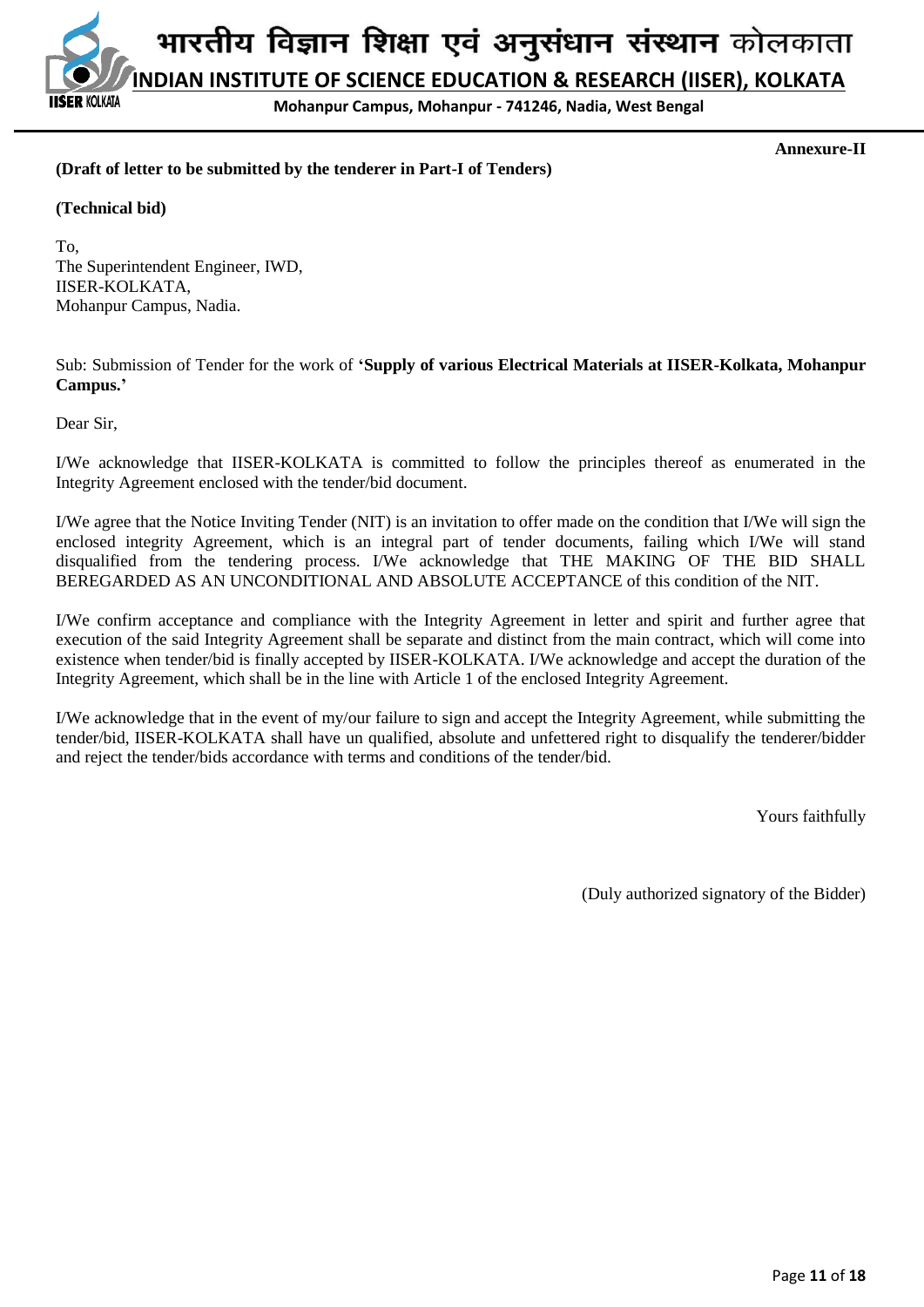

**ANNEXURE-III (Page 1 of 2)**

## **(BASIC INFORMATION)**

## **Pre-qualification criteria:**

| $\mathbf{1}$   | Name of the Contractor / Firm / Organization /<br>Company.                                                                                                                                                                          |                                 |
|----------------|-------------------------------------------------------------------------------------------------------------------------------------------------------------------------------------------------------------------------------------|---------------------------------|
| $\overline{2}$ | Official Correspondence address at with contact<br>person's name, telephone number, mobile<br>number, E-mail etc. (Mandatory for regular<br>correspondence)                                                                         |                                 |
| $\overline{3}$ | Type of Firm / Organization, whether<br>proprietorship, partnership or private limited<br>company etc.                                                                                                                              |                                 |
| $\overline{4}$ | Year of establishment                                                                                                                                                                                                               |                                 |
| 5              | Name of the Proprietor / Partners / Directors in<br>Organization                                                                                                                                                                    | a)<br>b)<br>$\mathbf{c})$<br>d) |
| 6              | a) Details of Registration (Firm, Company etc)<br>Registering Authority<br>i.<br>ii. Date<br>iii. Number<br>b) Details of Trade license<br>Registering Authority<br>i.<br>ii. Reg No.<br>iii. Date of issue.<br>iv. Date of expiry. |                                 |

**Signature of the Contractor / Authorized person on behalf of the Firm / Organization and Seal**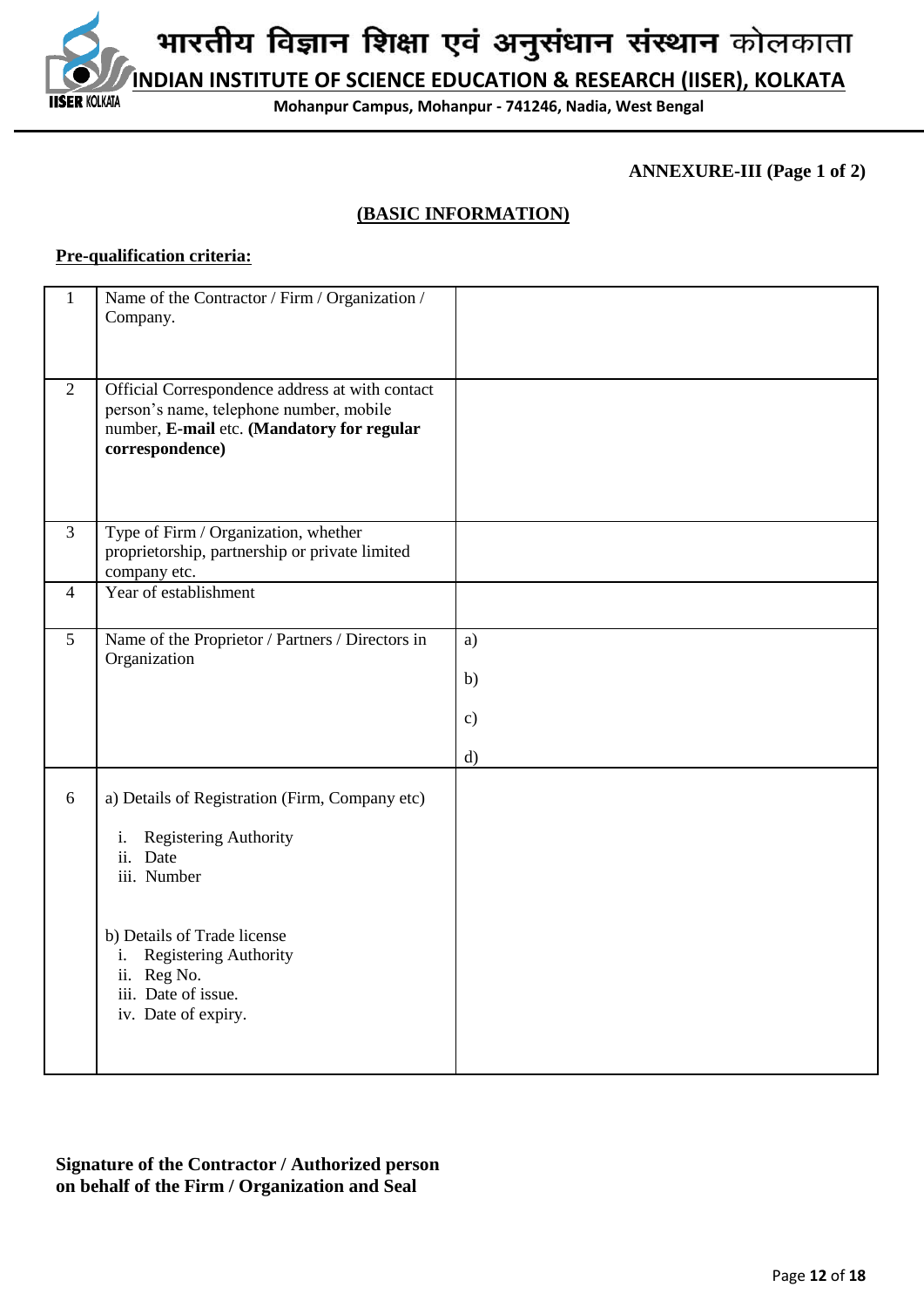

**INDIAN INSTITUTE OF SCIENCE EDUCATION & RESEARCH (IISER), KOLKATA**

**Mohanpur Campus, Mohanpur - 741246, Nadia, West Bengal**

## **ANNEXURE-III (Page 2 of 2)**

| 8  | Details of Income Tax Permanent<br>a)<br>Account Number.<br>b) Details of GST                                                                                                                                              |                                                       |
|----|----------------------------------------------------------------------------------------------------------------------------------------------------------------------------------------------------------------------------|-------------------------------------------------------|
| 9  | Annual turnover of the firm for last three years<br>$(in Rs. 50,000/-)$<br>(Furnish copies of Balance Sheet and Profit &<br>Loss Account)                                                                                  | a) For 2019-20:<br>b) For 2018-19:<br>c) For 2017-18: |
| 10 | IT returns of last Three assessment years<br>(Please enclose CA certified copy)                                                                                                                                            |                                                       |
| 11 | Details of transaction for submission of Cost of<br>Bid/EMD (Please mention Bank Name &<br>Branch, Transaction Ref. No, Date etc.)<br>Cost of Bid Document(Rs. 500/-)<br>$\mathbf{i}$<br>$\mathbf{ii}$<br>EMD (Rs. 3000/-) |                                                       |
| 12 | Bank Account Details of the Bidder (Account<br>No. Bank Name & Branch, IFSC Code etc )<br>(required for refunding the Cost of EMD of the<br>unsuccessful Bidders)                                                          |                                                       |

## **Signature of the Contractor / Authorized person on behalf of the Firm / Organization and Seal**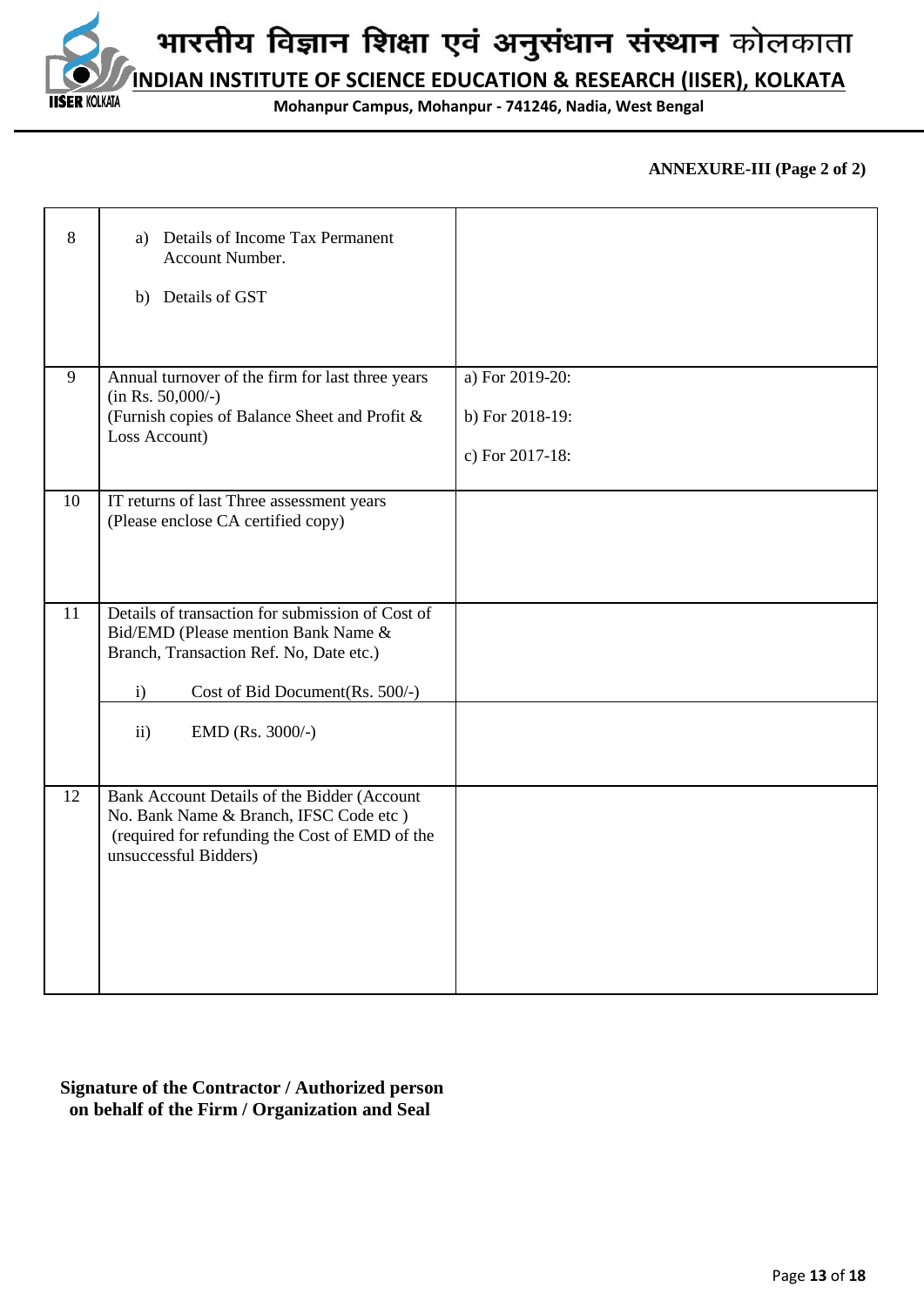

#### **DETAILS REQUIRED FOR ELECTRONIC TRANSMISSION**

| A) Details of Account Holder:   |  |
|---------------------------------|--|
| Name of the Account Holder      |  |
| <b>Complete Contact Address</b> |  |
| Mobile Number                   |  |
| <b>Telephone Number</b>         |  |
| <b>Email Address</b>            |  |
| <b>PAN Number</b>               |  |

| <b>B) Details of Bank:</b>     |  |
|--------------------------------|--|
| Name of the Bank               |  |
| <b>Branch Name</b>             |  |
| Complete Address of the Branch |  |
| <b>Telephone Number</b>        |  |
| <b>Email Address</b>           |  |
| <b>Account Number</b>          |  |
| Account Type                   |  |
| <b>IFS Code</b>                |  |

(Signature of the Account Holder)

**Signature of the Contractor / Authorized person on behalf of the Firm / Organization and Seal**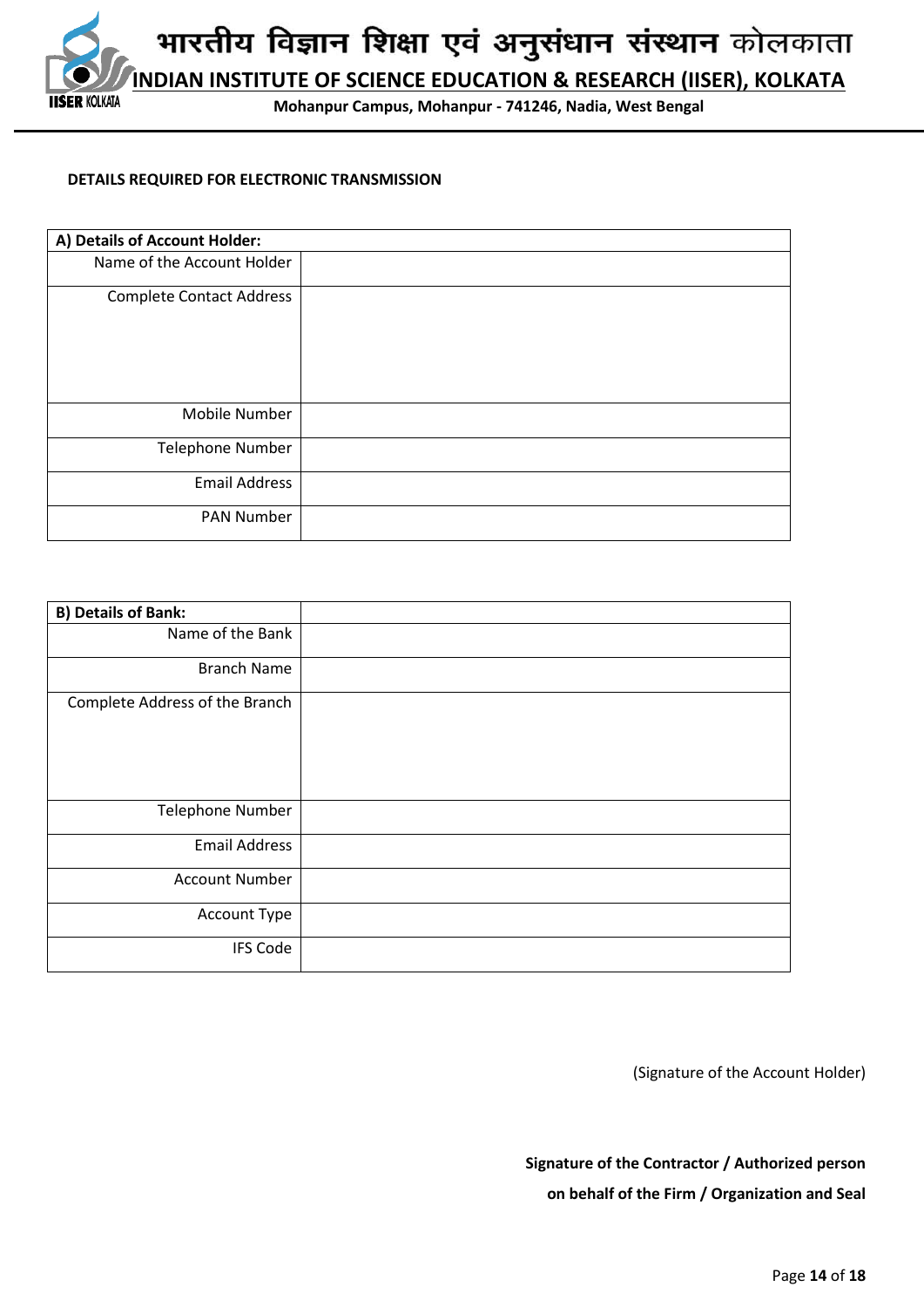

## **ANNEXURE - IV**

#### **Past Experience as per table given below:**

*(Use Extra Sheet if required)*

**IISER KOLKATA** 

| $\overline{\text{SL}}$ |      | <b>Period of Contract</b> | Name of the                         | <b>Type Of</b> | <b>Value of Contract</b> | <b>Documentary</b>              |
|------------------------|------|---------------------------|-------------------------------------|----------------|--------------------------|---------------------------------|
| No.                    | From | T <sub>o</sub>            | organization<br>with whom<br>worked | Contract       |                          | evidence attached<br>in support |
|                        |      |                           |                                     |                |                          |                                 |
|                        |      |                           |                                     |                |                          |                                 |
|                        |      |                           |                                     |                |                          |                                 |
|                        |      |                           |                                     |                |                          |                                 |
|                        |      |                           |                                     |                |                          |                                 |
|                        |      |                           |                                     |                |                          |                                 |
|                        |      |                           |                                     |                |                          |                                 |
|                        |      |                           |                                     |                |                          |                                 |
|                        |      |                           |                                     |                |                          |                                 |
|                        |      |                           |                                     |                |                          |                                 |
|                        |      |                           |                                     |                |                          |                                 |
|                        |      |                           |                                     |                |                          |                                 |
|                        |      |                           |                                     |                |                          |                                 |

**Signature of the Contractor / Authorized person on behalf of the Firm / Organization and Seal**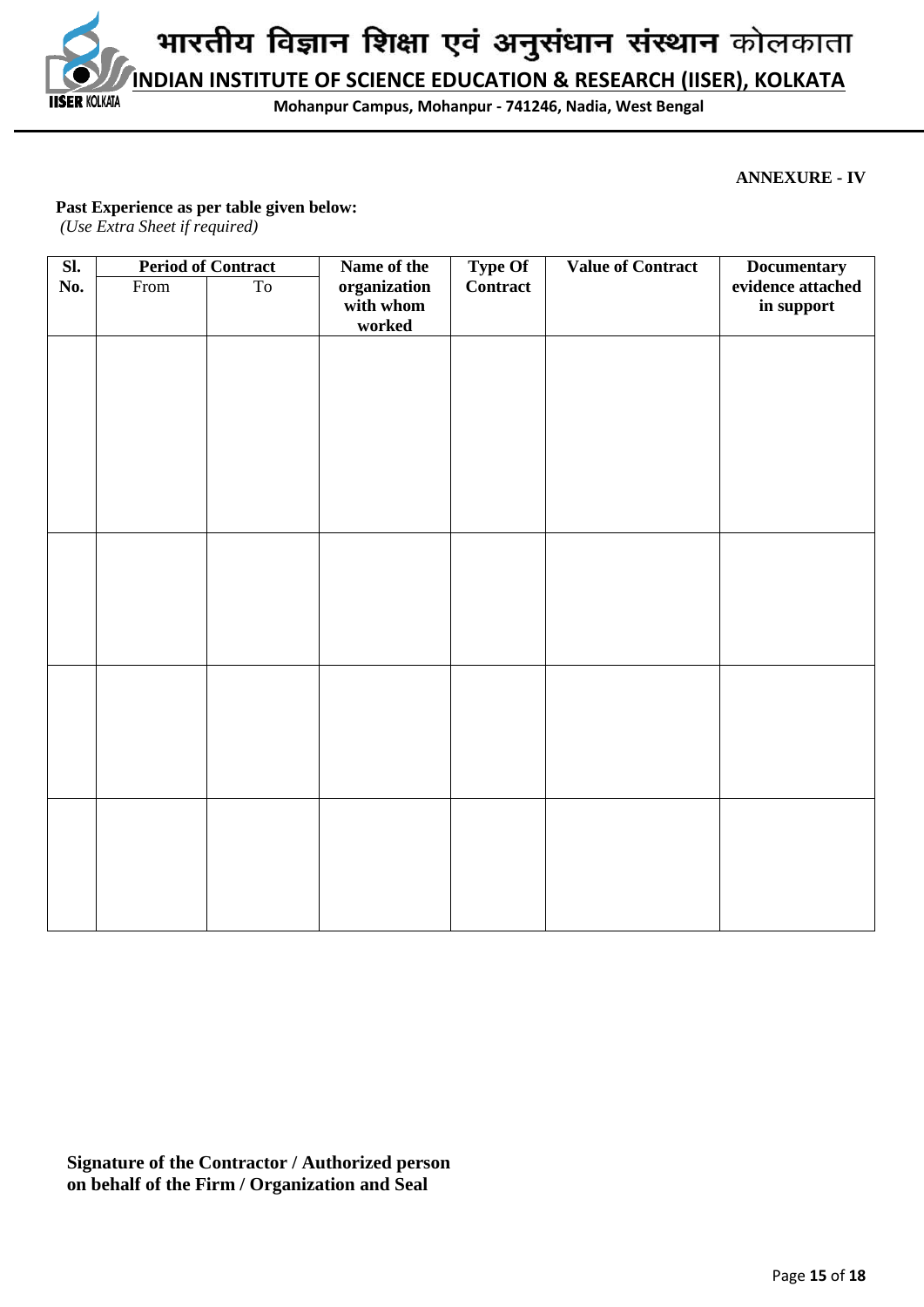भारतीय विज्ञान शिक्षा एवं अनुसंधान संस्थान कोलकाता **INDIAN INSTITUTE OF SCIENCE EDUCATION & RESEARCH (IISER), KOLKATA** KOLKATA

**Mohanpur Campus, Mohanpur - 741246, Nadia, West Bengal**

**Annexure-V**

## **(Draft of letter to be submitted by the tenderer in Part-II of Tenders)**

**(Price Bid)**

To, The Superintendent Engineer, IWD, IISER-KOLKATA, Mohanpur Campus, Nadia.

Sub: Submission of Tender for the work of **'Supply of various Electrical Materials at IISER-Kolkata, Mohanpur Campus.'**

Dear Sir,

With reference to the above Notice Inviting Tender, having gone through and understood the scope of services and terms & conditions forming part of the tender, we hereby enclose our offer as per the schedule:

## **SCHEDULE OF RATES**

| <b>Particulars</b>                                                                                                | <b>Total Quoted Amount (Inclusive of</b><br>GST) |
|-------------------------------------------------------------------------------------------------------------------|--------------------------------------------------|
| <b>Total Value offered for</b><br>'Supply of various Electrical Materials at IISER-<br>Kolkata, Mohanpur Campus.' | (Rs. In Figure)<br>(Rs. In Word)                 |

**Dated :** 

**Signature of the Contractor / Authorized person on behalf of the Firm / Organization and Seal**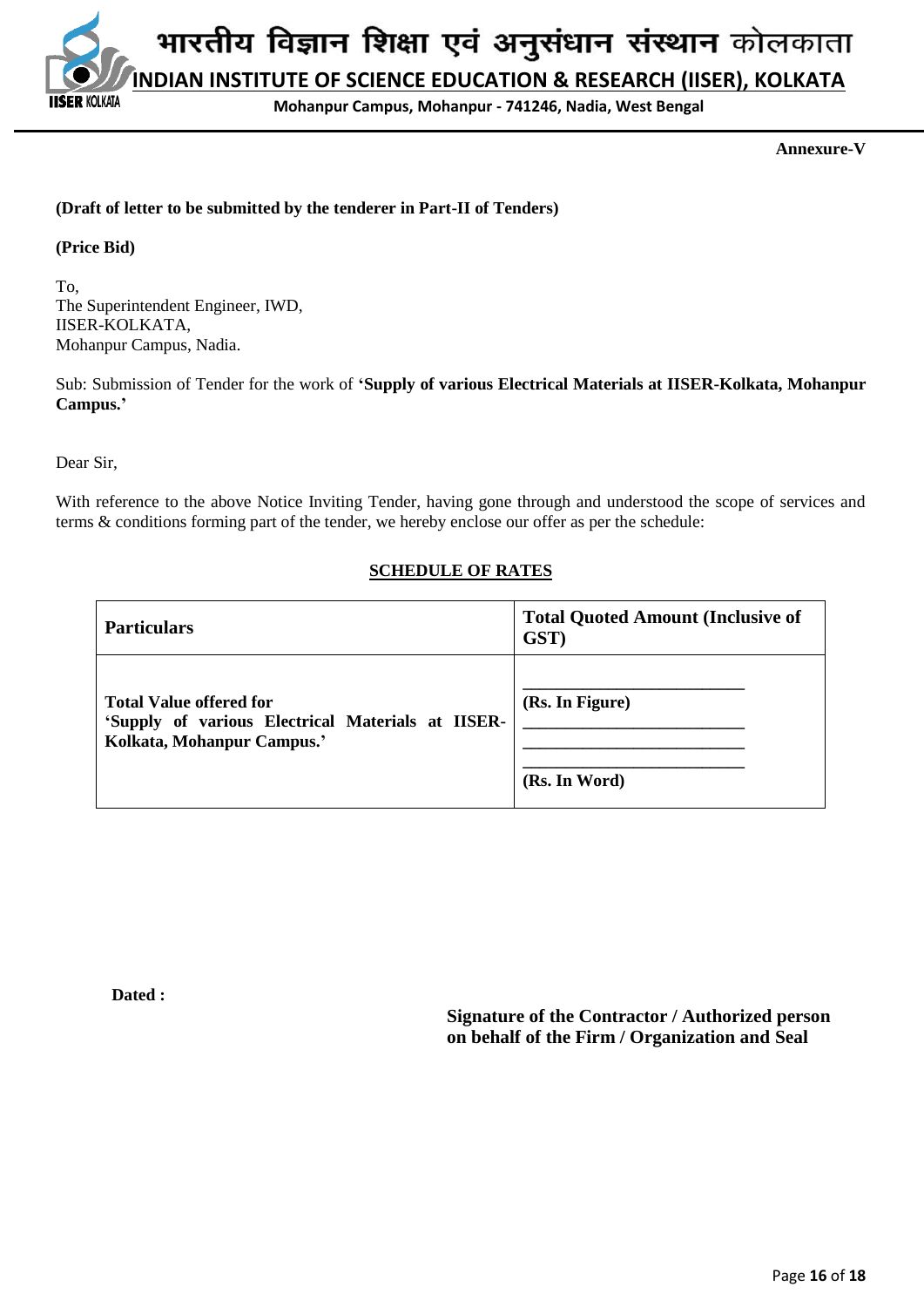

#### **Annexure-VI**

## **BOQ for Supply of various Electrical Materials at IISER-Kolkata, Mohanpur Campus**

| SI.<br>No.     | <b>Description of Work</b>                                                | Unit      | <b>Total</b><br>Qty | Rate<br>(Rs.) | Amount (Rs.)<br><b>Inclusive of GST</b> |
|----------------|---------------------------------------------------------------------------|-----------|---------------------|---------------|-----------------------------------------|
| $\mathbf{1}$   | <b>Switch &amp; Socket: Make:- Anchore Roma</b>                           |           |                     |               |                                         |
| 1.1            | 6 Amp one way switch , color-off white, Modular type                      | nos       | 80                  |               |                                         |
| 1.2            | 6A, 3 Pin shuttered socket color -off white Modular Type                  | nos       | 80                  |               |                                         |
| 1.3            | 16 Amp one way switch , color-off white, with LED Modular<br>type         | nos       | 80                  |               |                                         |
| 1.4            | 16A, 3/5 Pin combined shuttered socket, color -off<br>white, Modular type | nos       | 80                  |               |                                         |
| 1.5            | 6A 3 PIN TOP                                                              | nos       | 15                  |               |                                         |
| 1.6            | 16A 3 / 5 PIN TOP                                                         | nos       | 15                  |               |                                         |
| 1.7            | 3M PVC box with front plate cover for surface mounted                     | nos       | 30                  |               |                                         |
| 1.8            | 6M PVC box with front plate cover for surface mounted                     | nos       | 50                  |               |                                         |
| $\overline{2}$ | Wire: Make :- Finolex/Polycab/Havells/KEI/RR Cable                        |           |                     |               |                                         |
| 2.1            | 1.00 Sqmm Cu Flexible Wire FRLSH 1.1 kv grade (200 or 300<br>mtr/coil)    | mtr       | 300                 |               |                                         |
| 2.2            | 2.50 Sqmm Cu Flexible Wire FRLSH 1.1 kv grade (200 or 300<br>mtr/coil)    | mtr       | 800                 |               |                                         |
| 2.3            | 4.00 Sqmm Cu Flexible Wire FRLSH 1.1 kv grade (200 or 300<br>mtr/coil)    | mtr       | 800                 |               |                                         |
| 3              | PVC Item & misc.: Make:- AKG / Pestro                                     |           |                     |               |                                         |
| 3.1            | 1" PVC Casing Color :- off white                                          | <b>No</b> | 30                  |               |                                         |
| 3.2            | 3/4" PVC Casing Color :- off white                                        | <b>No</b> | 30                  |               |                                         |
| 3.3            | 20 MM PVC Straight pipe Color :- off white                                | No        | 40                  |               |                                         |
| 3.4            | 25 MM PVC Straight pipe Color :- off white                                | <b>No</b> | 30                  |               |                                         |
| 3.5            | 20 MM PVC Elbow Color :- off white                                        | <b>No</b> | 30                  |               |                                         |
| 3.6            | 25 MM PVC Elbow Color :- off white                                        | No        | 30                  |               |                                         |
| 3.7            | 20 MM PVC tee Color :- off white                                          | No        | 24                  |               |                                         |
| 3.8            | 20 MM PVC saddle Color :- off white                                       | <b>No</b> | 50                  |               |                                         |
| 3.9            | 25 MM PVC tee Color :- off white                                          | <b>No</b> | 24                  |               |                                         |
| 3.10           | 25 MM PVC saddle Color :- off white                                       | No        | 50                  |               |                                         |
| 3.11           | wooden Gutkha                                                             | pkt       | 10                  |               |                                         |
| 3.12           | 35X7 wooden screw                                                         | pkt       | 10                  |               |                                         |
| 3.13           | Cable Tie 200 mm long                                                     | pkt       | 5                   |               |                                         |
| 3.14           | 25 MM PVC Flexible pipe                                                   | mtr       | 50                  |               |                                         |
| 3.15           | PVC Insulation Tape(colour:-R-Y-B-Black-G) make:-Steel<br>Grip/Anchor     | No        | 10                  |               |                                         |
| 4              | LED Light Fittings : Make:- Phillips/CGL/Wipro                            |           |                     |               |                                         |